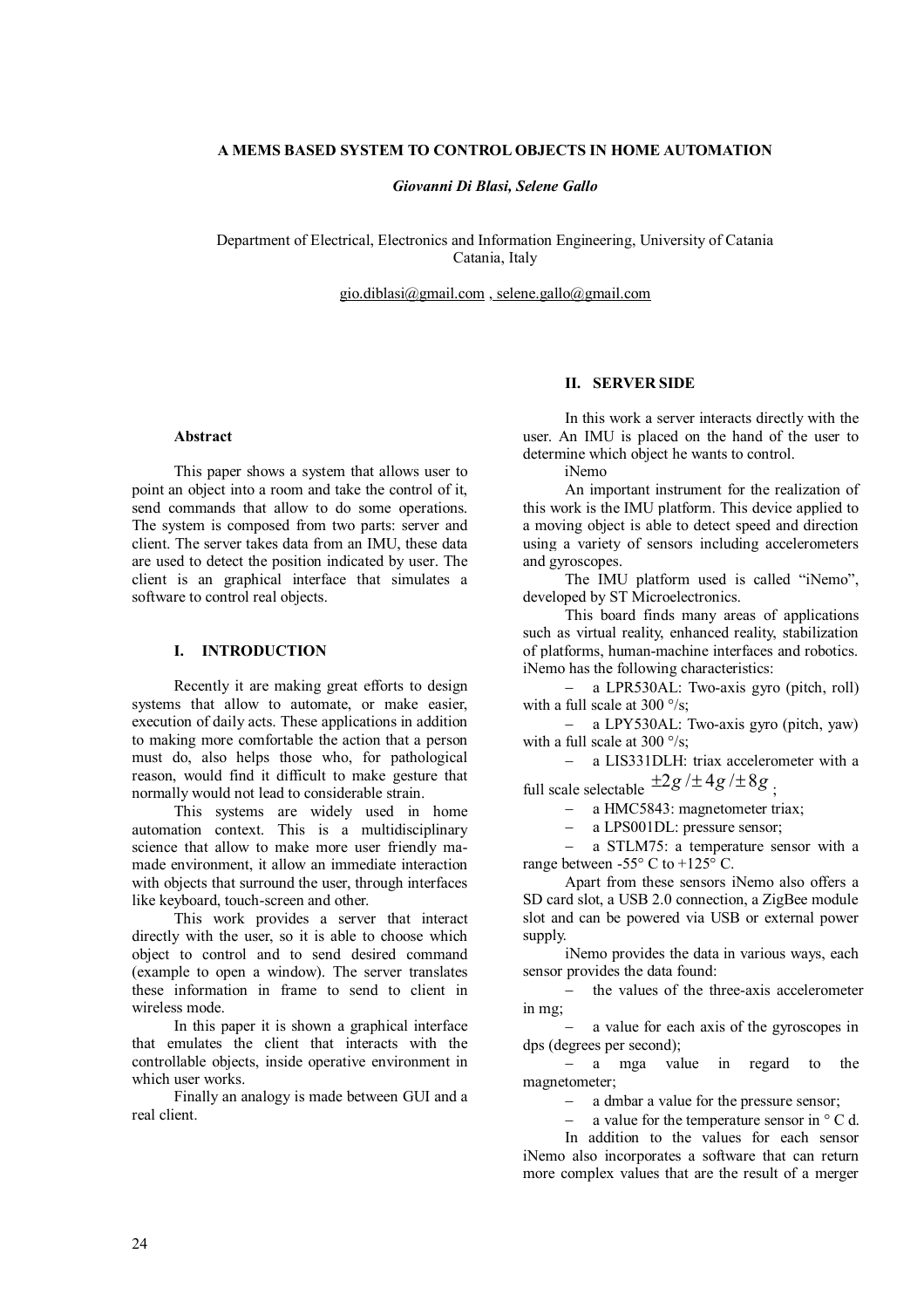between the different sensors (a Kalman filter is used).

Fig. 1 shows the board iNemo.

The iNemo board has a proper reference system. It is placed on the hand of the user so that his x axis point into direction reported by user. From data given by IMU is possible to determine which object is pointed by the user (Fig. 2).



Fig. 1. The board iNemo



Fig. 2: iNemo reference system

Gesture recognition

Once user has engaged an object, he can send it a command making a know gesture.

The system is being configured to recognize know gestures and to record a gesture. Example of gestures are:

 "open" gesture: user moves his hand from left to right holding the hand parallel to floor;

- "close" gesture: user moves his hand from right to left;

"up" gesture: user moves his hand from bottom to top with the hand parallel to floor;

- "down" gesture: hand is moved from top to bottom.

To recognize the gestures, accelerations are used. These accelerations are detected by accelerometer mounted on iNemo. This data are processed by two filters:

One of them filter vibrations and the other filter accelerations that are similar. The filtered data are quantized and processed by an Hidden Markov Model. After that, the data are classified using probabilistic method.

### **III. CLIENT SIDE**

The client receives frame from server and it controls the objects in operative environment. In this work the client is implemented by a graphical interface using Ogre3D.

### Ogre3D

Ogre is the acronym for Object-Oriented Rendering Engine, it's a rendering 3D engine, flexible and scene oriented. The engine is a free software, under LGPL license, and has an active community. The main role of Ogre is to give solutions for graphic rendering.

It also includes structures like matrix, vectors and tools for memory management. Choose Ogre let developers to use any library for audio, physics, etc.

Ogre is object-oriented with a structure that allow to use plug-in to add features. Because it is scene oriented, it is supported by many scene manager like octree and BSP.

Ogre is multi-platform and supports directX and OpenGL. This engine also has a compositing manager with a scripting language and a full-window post-processing to manage effects like HDR, blooming, saturation, lighting and noise.

### Graphical interfaces

The GUI developed is a representation of operative environment. It shows a room with the objects recorded in the server.



Fig. 3: GUI screenshot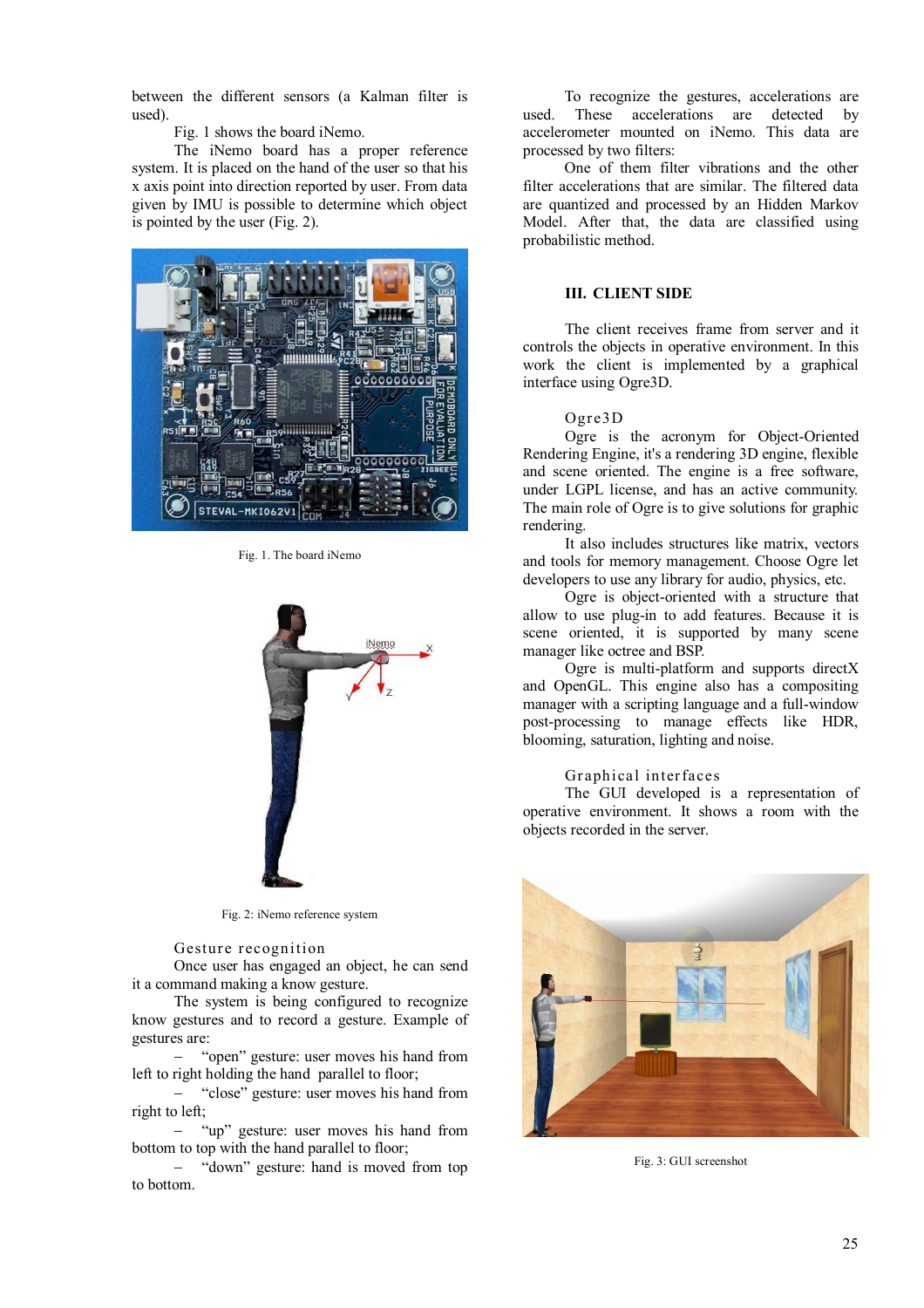The construction of the room is driven by information that this client receives with the frames exchanged during the connection stage.

Objects are placed in according to data received with "Object" frames.

Each object are surrounded by a sphere, this sphere indicates the objects state, in particular:

 a transparent sphere means that object is in idle mode;

 a red sphere indicates that the object is detected;

 a green sphere indicates that the object is engaged.

Each time the client receive a "state" frame, if the state is "ENGAGE" or "DETECTED" the sphere of the object, indicated by "object identifier" field, is changed (respectively green or red). If the state is "IDLE" all spheres are put in transparent mode.

When client receive a "command" frame, it checks his "object identifier" field to control if this object is engaged (it possible to give command only to an engaged object). The controlled object change his aspect in function to command received.



Fig. 4: Example of detected object



Fig. 5: Example of engaged object

## Real Client

In this section a real client is described. It consider the following scenario: a computer communicates, in wireless mode, with object controlled by user. Each of these objects integrates a microcontroller, actuators (Engines, switches, ...) and a wireless module (for example a ZigBee module).

As well as, in the graphical interface, it associates a sphere to each object, in the real

environment each device is equipped by a led to give a feedback to user.

The computer has the responsible of distributing fames which contain state of objects and the command to send.

The other modules of the network receive these frame and turn on (or turn off) the led and, eventually, operate the actuators .

In details, the system should function as follows:

The computer has a list of controllable object, and for each category of these a list of command permitted.

When computer receives frame by server, it makes some control to avoid inconsistencies before send frame to device.

The first type of control provides to check if the command received for a specific object is in the list of category of that object.

For "device" category is less easy: this category contains several kind of object, so the client doesn't know what commands are permitted. A solution consist in transfer, only for this category, of the control to device (each device defines in his firmware what command can manage).

Another control avoids to send duplicated commands: if a command is sent twice consecutively, second time this command is ignored. In this way network overload is avoided.

Devices receive frame sent by client, if type of this frame is "object's state" then the led is turned on/off, if it is "command" the actuator is activated.

A Led red is turned on if object is "detected", led green if it is "engaged". Each led is turned off if the state is "idle". This is the same behavior seen for the spheres in the graphical interface.

The kind of actuator depends by object category: for a window, for example, it will be an engine (to open or close), for a lamp it will be a switch.



Fig. 6: Real client application

### **IV. COMMUNICATION**

Server and client communicate through sockets. The server receives a connection request by a client and sends a "connectionACK" that includes the recorded objects number. In this way the client knows